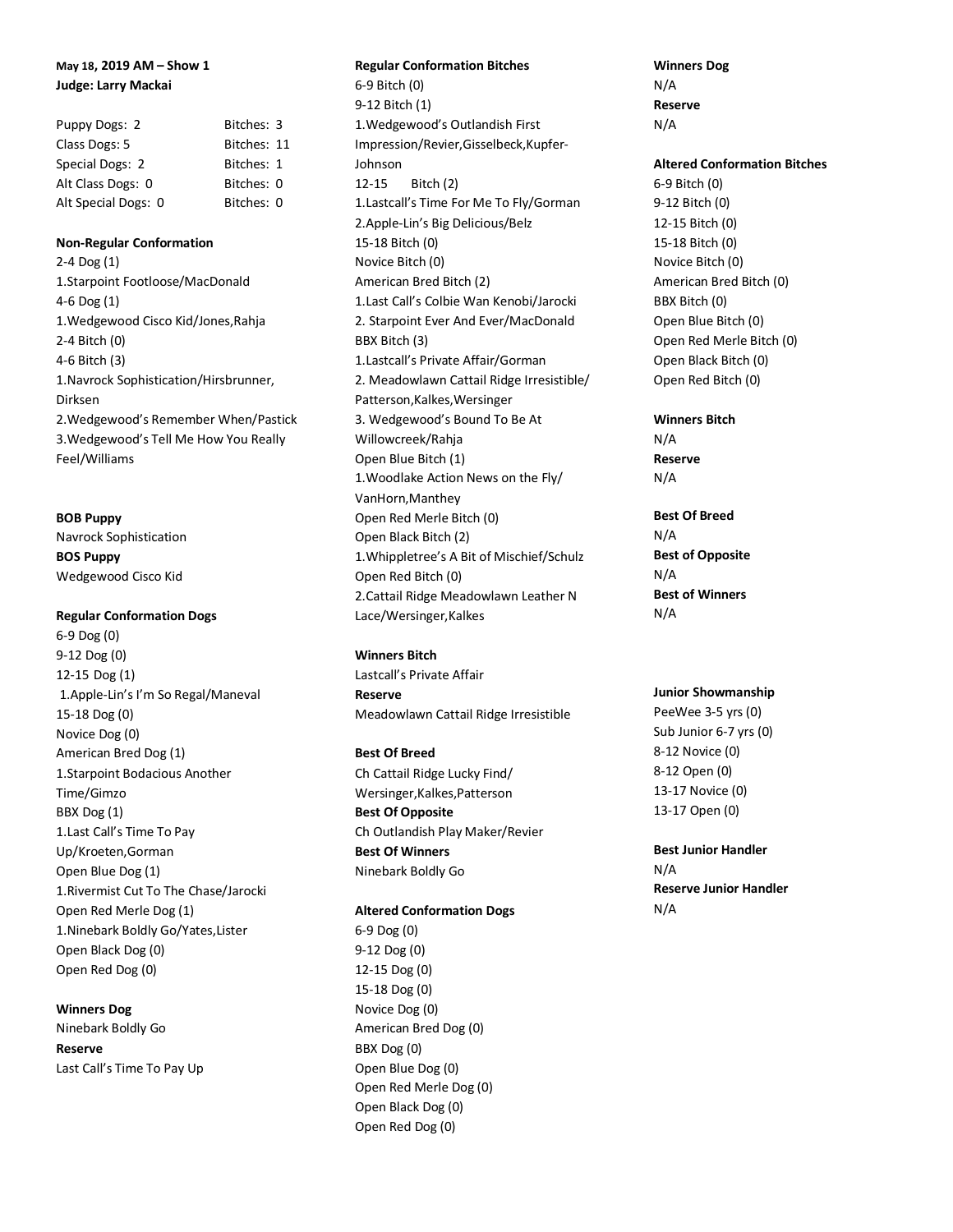# **May 18, 2019 AM – Show 2 Judge: Kathy Mackai**

| Puppy Dogs: 2       | Bitches: 4  |  |
|---------------------|-------------|--|
| Class Dogs: 4       | Bitches: 11 |  |
| Special Dogs: 2     | Bitches: 1  |  |
| Alt Class Dogs: 0   | Bitches: 0  |  |
| Alt Special Dogs: 0 | Bitches: 0  |  |

#### **Non-Regular Conformation**

2-4 Dog (1) 1.Starpoint Footloose/MacDonald 4-6 Dog (1) 1.Wedgewood Cisco Kid/Jones,Rahja 2-4 Bitch (1) 1.Starpoint Jill/MacDonald 4-6 Bitch (3) 1.Navrock Sophistication/Hirsbrunner, Dirksen 2.Wedgewood's Remember When/Pastick 3.Wedgewood's Tell Me How You Really Feel/Williams

## **BOB Puppy**

Navrock Sophistication **BOS Puppy** Starpoint Footloose

#### **Regular Conformation Dogs**

6-9 Dog (0) 9-12Dog (0) 12-15 Dog (1) 1.Apple-Lin's I'm So Regal/Maneval 15-18 Dog (0) Novice Dog (0) American Bred Dog (1) 1.Starpoint Bodacious Another Time/Gimzo BBX Dog (1) 1.Last Call's Time To Pay Up/Kroeten,Gorman Open Blue Dog (1) 1.Rivermist Cut To The Chase/Jarocki Open Red Merle Dog (0) Open Black Dog (0) Open Red Dog (0)

## **Winners Dog**

Starpoint Bodacious Another Time **Reserve** Apple-Lin's I'm So Regal

# **Regular Conformation Bitches** 6-9 Bitch (0) 9-12 Bitch (1) 1.Wedgewood's Outlandish First Impression/Revier,Gisselbeck,Kupfer-Johnson 12-15 Bitch (2) 1.Lastcall's Time For Me To Fly/Gorman 2.Apple-Lin's Big Delicious/Belz 15-18 Bitch (0) Novice Bitch (0) American Bred Bitch (2) 1. Starpoint Ever And Ever/MacDonald 2.Last Call's Colbie Wan Kenobi/Jarocki BBX Bitch (3) 1.Lastcall's Private Affair/Gorman 2. Wedgewood's Bound To Be At Willowcreek/Rahja 3. Meadowlawn Cattail Ridge Irresistible/ Patterson,Kalkes,Wersinger Open Blue Bitch (1) 1.Woodlake Action News on the Fly/ VanHorn,Manthey Open Red Merle Bitch (0) Open Black Bitch (2) 1.Cattail Ridge Meadowlawn Leather N Lace/Wersinger,Kalkes 2.Whippletree's A Bit of Mischief/Schulz Open Red Bitch (0)

**Winners Bitch** Lastcall's Private Affair **Reserve**

Wedgewood's Outlandish First Impression

## **Best Of Breed**

Ch Outlandish Highland's Handsome Hunk/Revier **Best Of Opposite** Last Call's Private Affair **Best Of Winners** Starpoint Bodacious Another Time

## **Altered Conformation Dogs**

6-9 Dog (0) 9-12 Dog (0) 12-15 Dog (0) 15-18 Dog (0) Novice Dog (0) American Bred Dog (0) BBX Dog (0) Open Blue Dog (0) Open Red Merle Dog (0) Open Black Dog (0) Open Red Dog (0)

**Winners Dog** N/A **Reserve** N/A

## **Altered Conformation Bitches**

6-9 Bitch (0) 9-12 Bitch (0) 12-15 Bitch (0) 15-18 Bitch (0) Novice Bitch (0) American Bred Bitch (0) BBX Bitch (0) Open Blue Bitch (0) Open Red Merle Bitch (0) Open Black Bitch (0) Open Red Bitch (0)

**Winners Bitch** N/A **Reserve**

N/A

**Best Of Breed** N/A **Best of Opposite** N/A **Best of Winners** N/A

## **Junior Showmanship**

PeeWee 3-5 yrs (0) Sub Junior 6-7 yrs (0) 8-12 Novice (1) 1.Darian Gimzo 8-12 Open (0) 13-17 Novice (0) 13-17 Open (0)

**Best Junior Handler Darian Gimzo Reserve Junior Handler** N/A